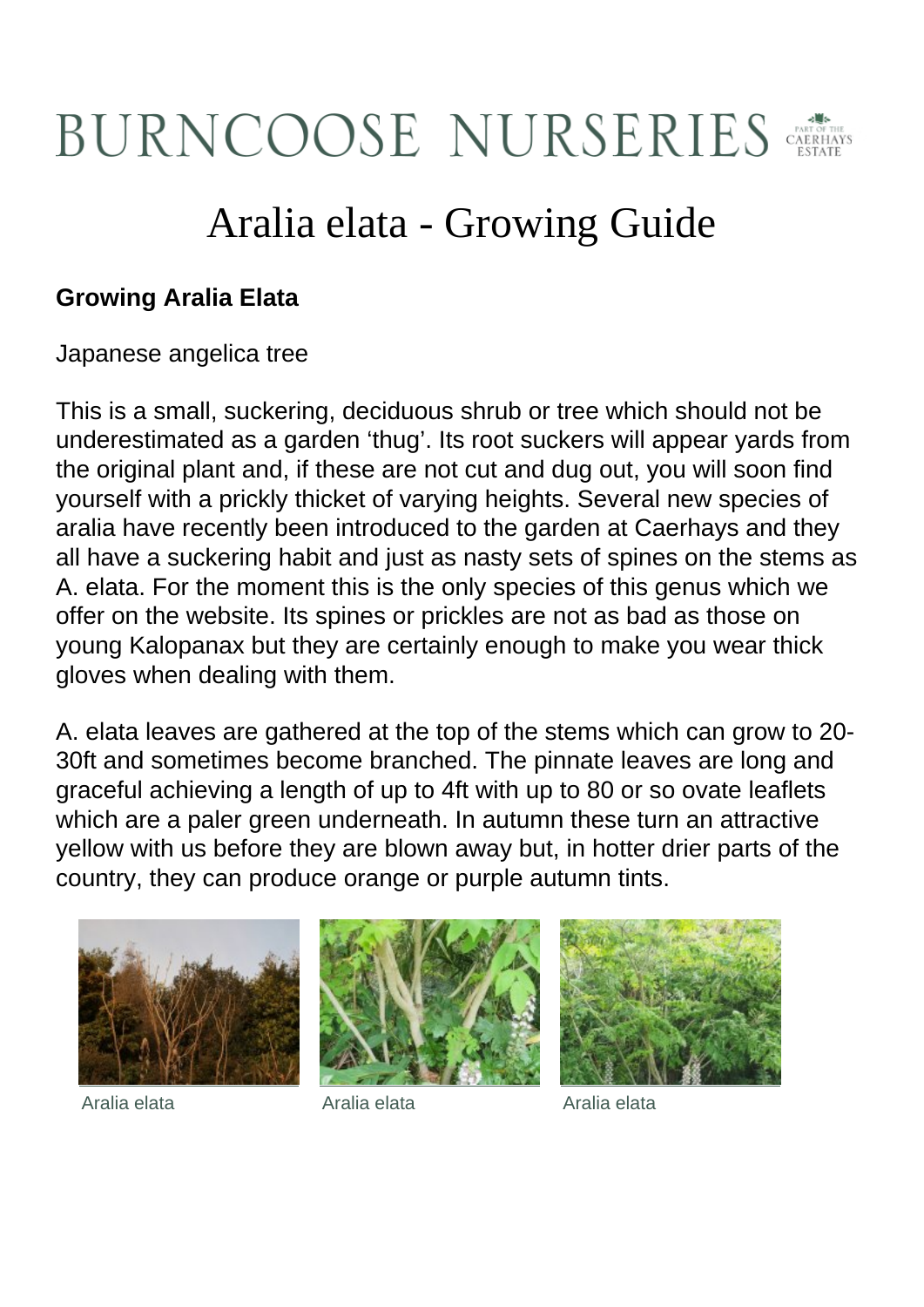





Aralia elata Aralia elata Aralia elata



Aralia elata **Aralia elata** 



A. elata 'Aureovariegata' is a far less vigorous and usually grafted (onto A. elata) plant which grows to around 6ft. It has great architectural value in a border or in a woodland context where its irregularly margined yellow leaflets stand out against darker evergreens. We have used these admittedly expensive plants on many or our Chelsea stands over the years to showcase their ornamental effect.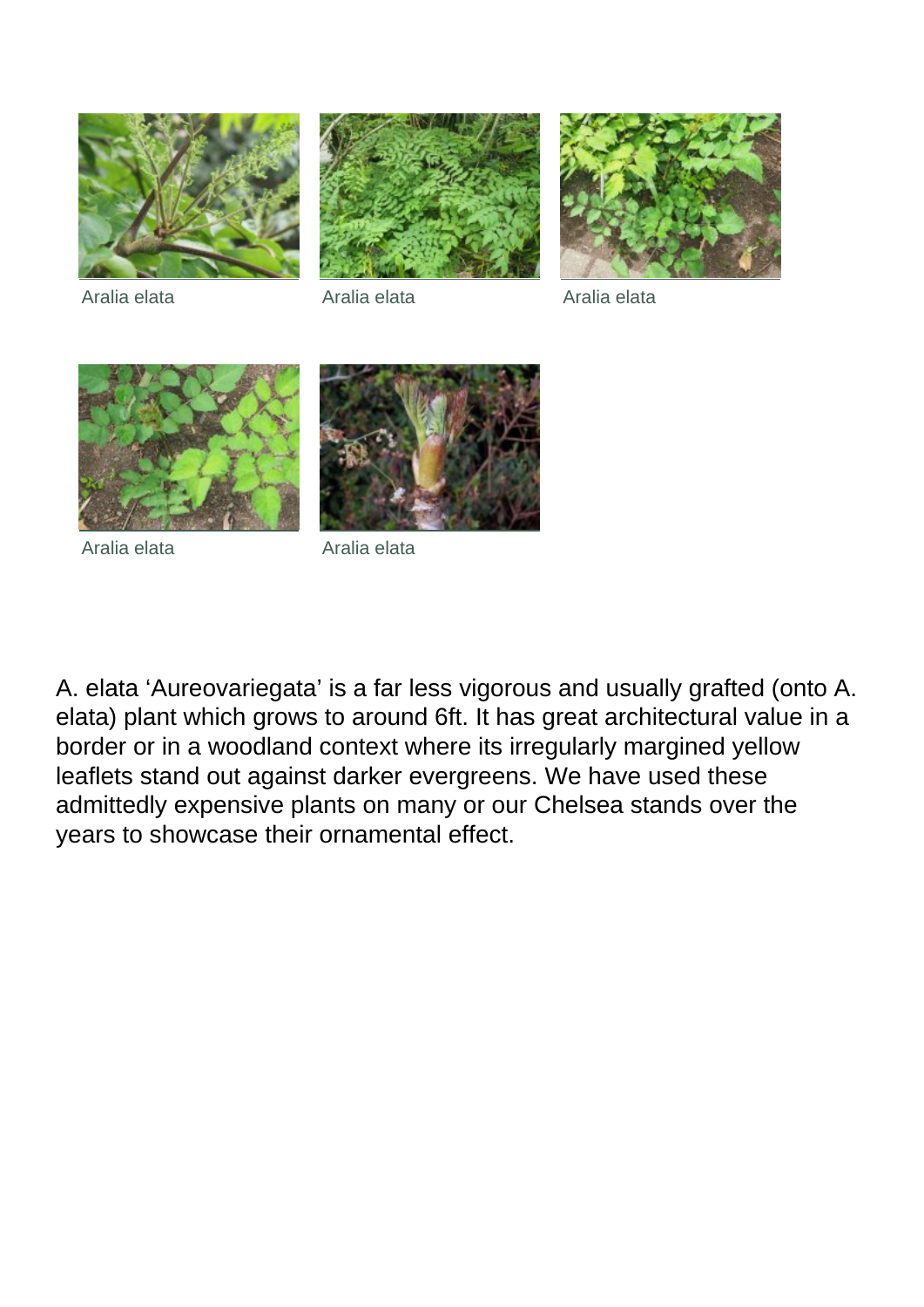





A. elata 'Aureovariegata' A. elata 'Aureovariegata' A. elata 'Aureovariegata'





A. elata 'Aureovariegata' A. elata 'Aureovariegata'